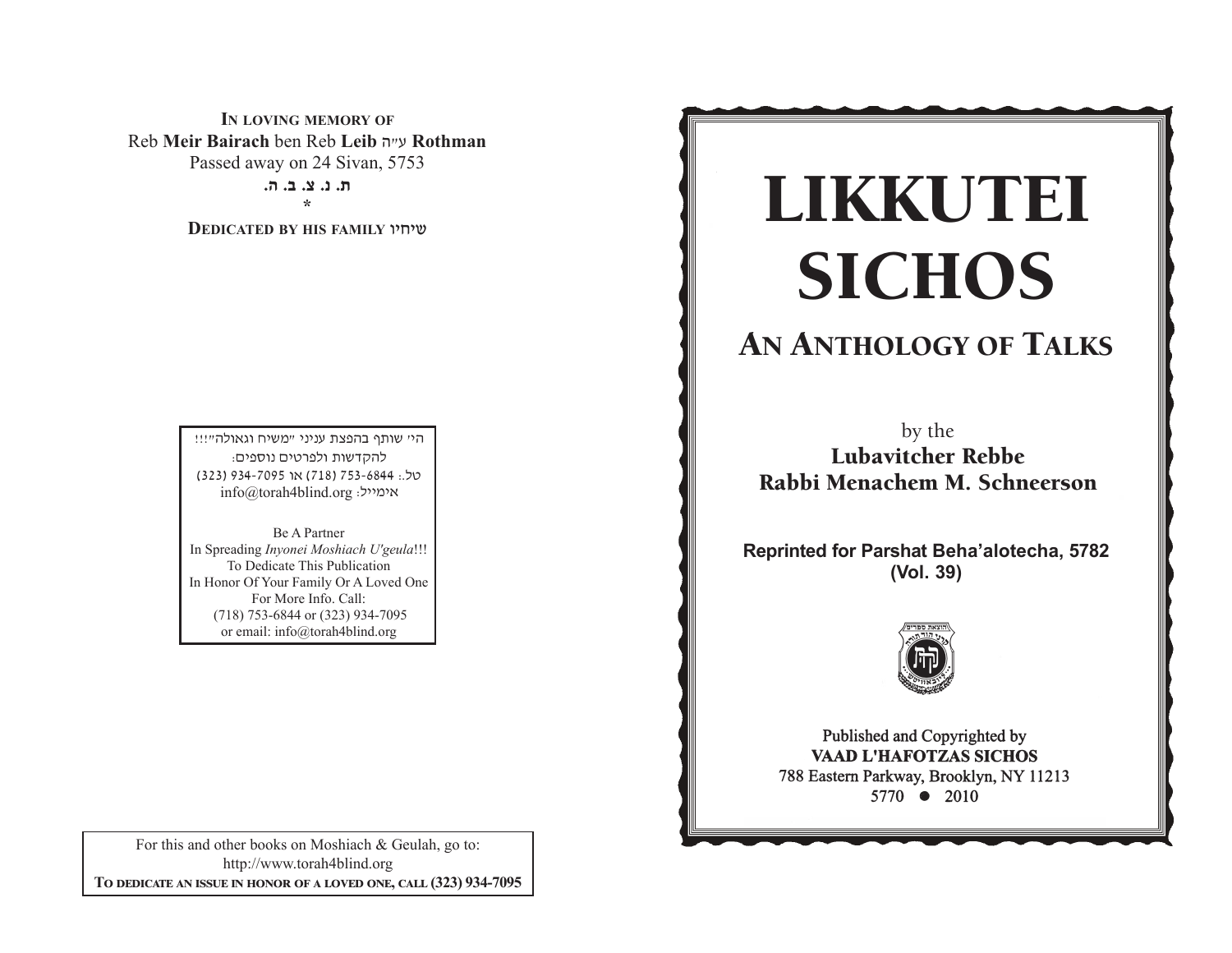A PARALLEL BETWEEN MANNA AND SHABBOS **EkmanIN LOVING MEMORY OF**Horav **Schneur Zalman Halevi** v"g ben Horav **Yitzchok Elchonon Halevi** s"hv**Shagalov** Passed away on 21 Tamuz, 5766 Reb **Dovid Asniel** ben Reb **Eliyahu** <sup>v</sup>"g Passed away on 5 Sivan - Erev Shavuot, 5765 Mrs. **Devora Rivka** bas Reb **Yosef Eliezer** v"g **Marenburg** Passed away on the second day of Rosh Chodesh Adar, 5766 Reb **Yitzchok Moshe** (Ian) ben Reb **Dovid Asniel** v"g **Ekman (Santiago, Chile)** Passed away on the 24th day of Shevat, 5769 **/v /c /m /b /,AND IN HONOR OF**Mrs. **Esther Shaindel** bas **Fraidel Chedva** whj,a**Shagalov**

> **DEDICATED BY**Rabbi & Mrs. **Yosef Y.** and **Gittel Rochel** uhjha**Shagalov**

Reprinted with permission of: **"Vaad L'Hafotzas Sichos"**by: **Moshiach Awareness Center,** a Project of: **Enlightenment For The Blind, Inc.** 602 North Orange Drive. Los Angeles, CA 90036 Tel.: (323) 934-7095 \* Fax: (323) 934-7092

http://www.torah4blind.org e-mail: yys@torah4blind.org

**Rabbi Yosef Y. Shagalov, Executive Director**

Printed in the U.S.A.

**IN LOVING MEMORY OF** Reb **Ariel Leib** ben Reb **Chaim** vWg **Milner** Passed away on 27 Shevat, 5779

> **/v /c /m /b /,\***

**DEDICATED BY HIS CHILDREN** uhjha **\* \* \***

**IN LOVING MEMORY OF** Reb **Aharon** ben Reb **Yitzchok** vWg **Nassy** Passed away on 10 Adar, 5778

> **ת. נ. צ. ב. ה. \***

**DEDICATED BY**Chabad-Lubavitch community of California שיחיו **\* \* \***

**IN LOVING MEMORY OF** Reb **Moshe Boruch** ben Reb **Yakov** vWg **Fishman** Passed away on Shabbat Parshat Vayakhel-Pekudei, 27 Adar, 5777

> **,,**, ,, <u>,,</u> ,,, **\***

**DEDICATED BY**Chabad-Lubavitch community of California שיחיו **\* \* \***

**IN LOVING MEMORY OF** Reb **Elon Menachem** ben Reb **Zev** vWg **Kurtzman** Passed away on 12 Tamuz, 5778

#### **/v /c /m /b /,\***

**DEDICATED BY**

Chabad-Lubavitch community of California שיחיו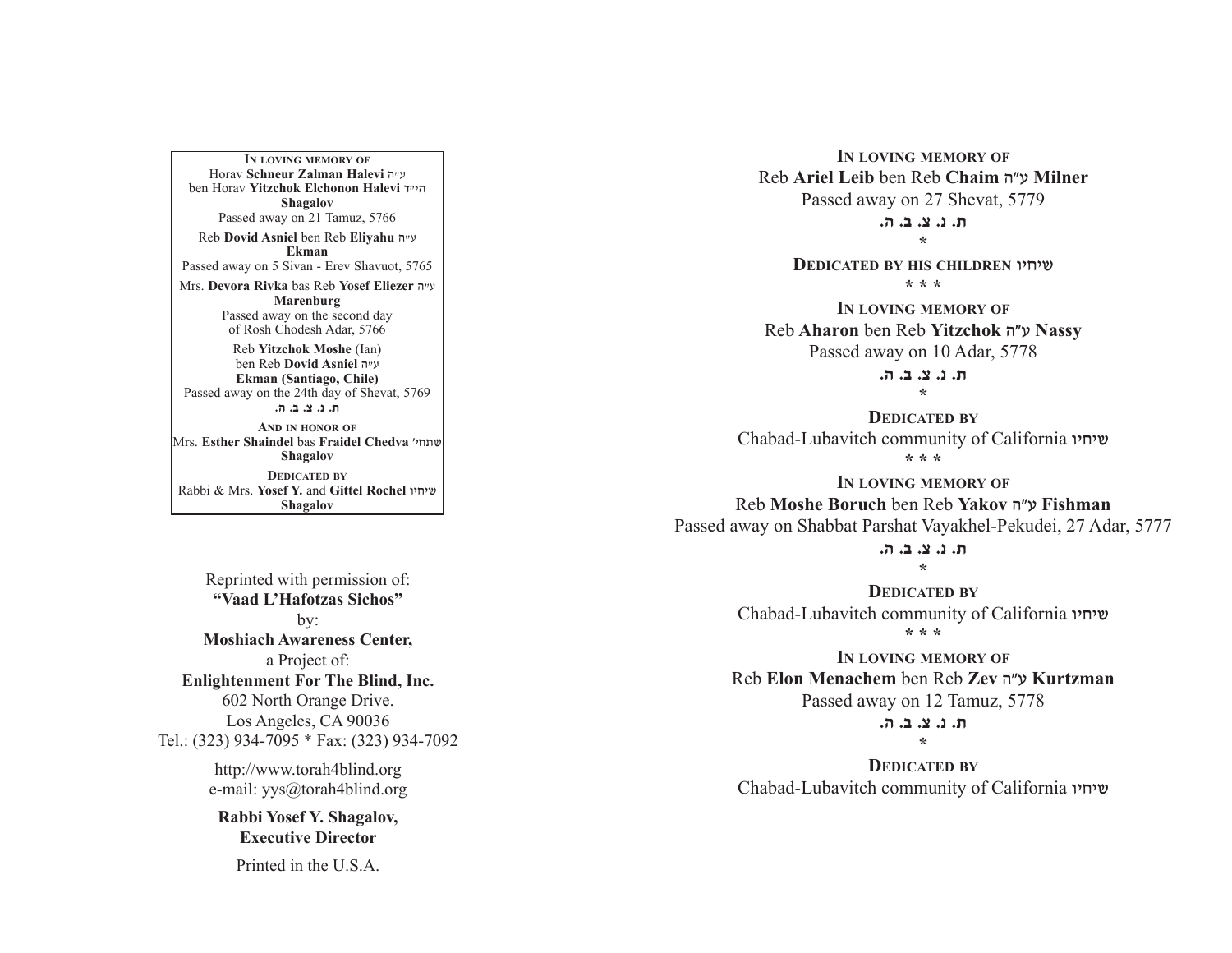# **BESURAS HAGEULO BESURAS HAGEULO The Announcement Of The Redemption**

### **26**

All this receives greater emphasis in recent generations, described as, "in the heels of," and as, "the heels of the heels of Moshiach," particularly in this generation, the last generation of exile... Only the heel of the foot, i.e., the absolute last generation has the ability to "rise on its own"<sup>1</sup> and elevate all previous generations, because the last generation of exile will be the first generation of Redemption - the Redemption for all Jews throughout all generations!

In particular, the shepherd Aharon HaCohen<sup>2</sup> of our generation my sainted father-in-law, the Rebbe, the leader of our generation... has emphasized this through his "invocation" of "Immediate Teshuvah, immediate Redemption,"3 and the announcement that we only have to "polish the buttons," and afterwards - the declaration that this too has already ended, and it only requires us to "stand prepared all of you"5 to greet our righteous Moshiach in the true and complete Redemption.

*(From the talk of Shabbos Beha'aloscha, 19 Sivan 5751)*

2. Thus Aharon is called in an explicit Scriptural text "the three shepherds" (*Zecharyah* 11:8. And see *Taanis* 9, end of side a).

3. Published in his *Igros Kodesh*, volume 5, page 361 and further. 377 and further. 408 and further. Volume 6, page 430 and further. *[The phrase literally means, "Immediately to Return (or Repentance), immediately to Redemption. Translator's note.]*

4. See the talks of Simchas Torah of 5689.

5. See *Igros Kodesh* of the *Rebbe Rayatz*, volume 4, page 279. *HaYom Yom* 15 Teves. And in several other places.

# LIKKUTEI **SICHOS** AN ANTHOLOGY OF TALKS

RELATING TO THE WEEKLY SECTIONS OF THE TORAH AND SPECIAL OCCASIONS IN THE JEWISH CALENDAR

# by the Lubavitcher Rebbe Rabbi Menachem M. Schneerson

•

Volume IX: *Bamidbar*

•

In English rendition by Rabbi Eliyahu Touger

<sup>1.</sup> *[The term "ability to rise on its own" is applied to the kindling of the menorah in the Temple, where the law requires that the branches be lit in such a manner that the flames can rise by themselves without any further assistance of the one who kindles them. See Rashi beginning of Parshas Beha'alosecha, cited by the Rebbe in this Sicha. Translator's note.]*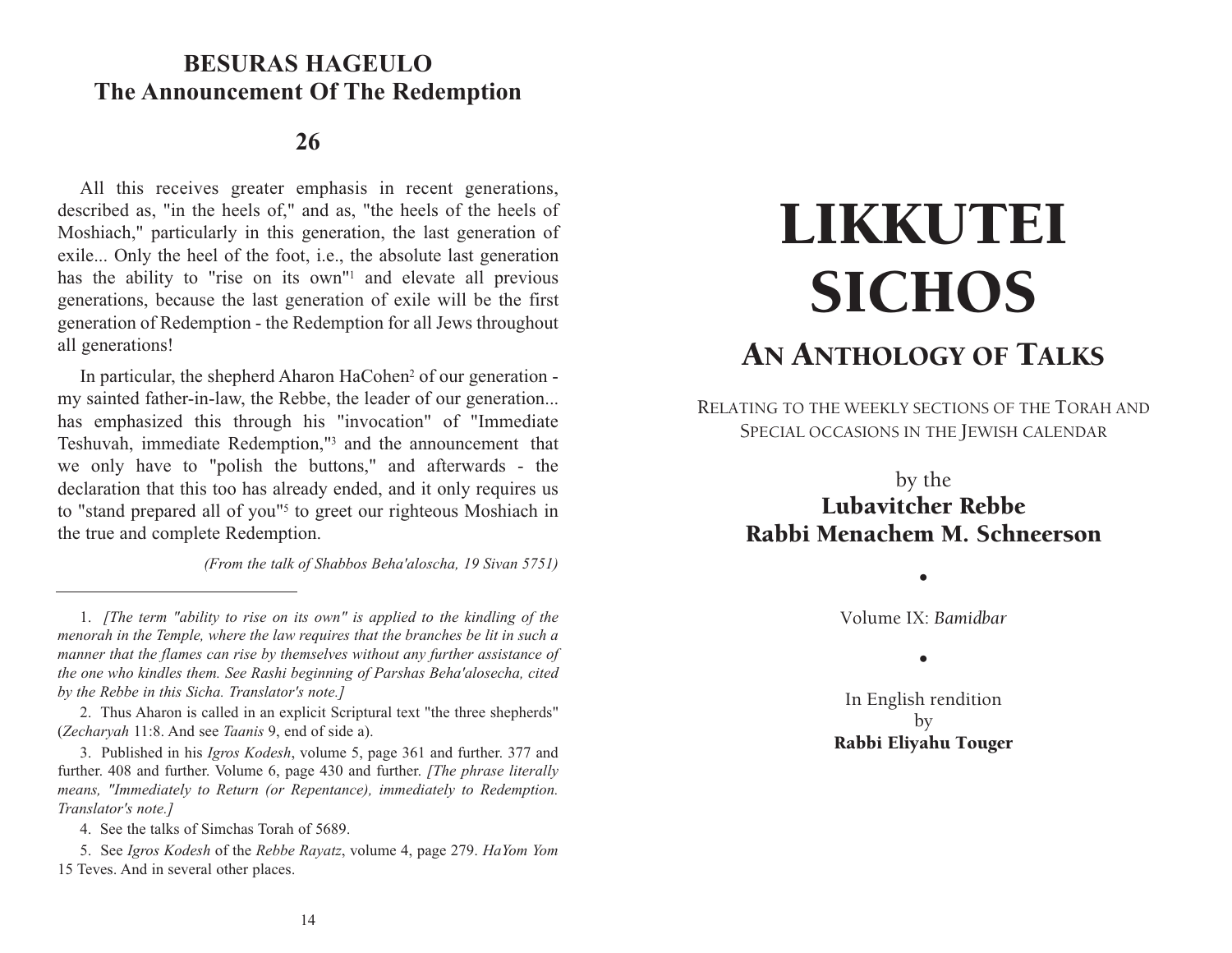# BEHAALOS'CHA

#### EACH ACCORDING TO HIS MEASURE

In tractate *Yoma*,<sup>1</sup> our Sages pose a difficulty: It is written:<sup>2</sup> "When the dew descended on the camp at night, the manna descended upon it." This implies that the manna descended within the camp. But it is also written:<sup>3</sup> "And the people will *go ou<sup>t</sup>* and gather [the manna]," from which we can infer that they had to leave the camp to gather the manna. And it is further written:<sup>4</sup> "And the people spread out and collected the manna," indicating that they had to search far and wide.

Our Sages offer the following explanation. The three verses refer to three types of Jews. For the righteous, the manna descended at the entrance to their dwelling. Those of intermediate spiritual stature had to go out of the camp to collect it, and the wicked had to search.

In the same vein, our Sages<sup>1</sup> note that the Torah refers to the manna as bread<sup>3</sup> and cakes,<sup>4</sup> yet also says it must be ground.4 The righteous, they explain, would receive baked bread. Those of intermediate spiritual stature would receive cakes ready to be baked. And the wicked would receive a substance that had to be ground.

#### GLIMMERS OF DAWN

In general, we see that as we draw closer to *Mashiach'*<sup>s</sup> coming, the controversy and accusations against *Chassidus*  have abated. For example, in previous generations there were claims that *Chassidus* should not be studied at all. Such arguments are no longer advanced. There is, however, a new argument: *Chassidus* is relevant only to a spiritual elite.

Every degree of concealment is motivated by a Divine intent; indeed, the intent is that the concealment itself lead to a greater revelation. Similarly, in the case at hand, not only shouldn't these statements lead to distress, they should encourage us to intensify our involvement in the study and dissemination of *Chassidus.*<sup>38</sup>

This reinforced dedication will have a positive effect. When the *yetzer hora* sees that the concealment it brought about only caused the study and dissemination of *Chassidus*  to be reinforced, it will see that its efforts were — according to its conception — counterproductive, and will remove that concealment.

May G-d help that we not be distressed by the challenges, nor by the concealment of G-dliness which we face. Instead, may these challenges intensify the spreading of *Chassidus*. This increase in turn hastens the coming of the ultimate Redemption to be led by *Mashiach*. May it take place speedily, in our days.

(Adapted from *Sichos Yud Shvat,* 5717 and *Sichos Shabbos Parshas Beshallach,* 5723)

S S

38. In this context, see *Tanya,* ch. 28, *Iggeres HaKodesh,* Epistle 25.

**BEHAALOS'CHA**

See *Shulchan Aruch HaRav, Hilchos Talmud Torah* 4:3,17. Also, consider the above in light of the well-known analogy concerning the priceless gem in the king's crown that was ground into an elixir to save the life of his son *[Igros Kodesh* of the Rebbe Rayatz, Vol. III, p. 326ff.*]*.

<sup>1.</sup> *Yoma* 75a.

<sup>2.</sup> *Bamidbar* 11:9.

<sup>3.</sup> *Shmos* 16:4.

<sup>4.</sup> *Bamidbar* 11:8.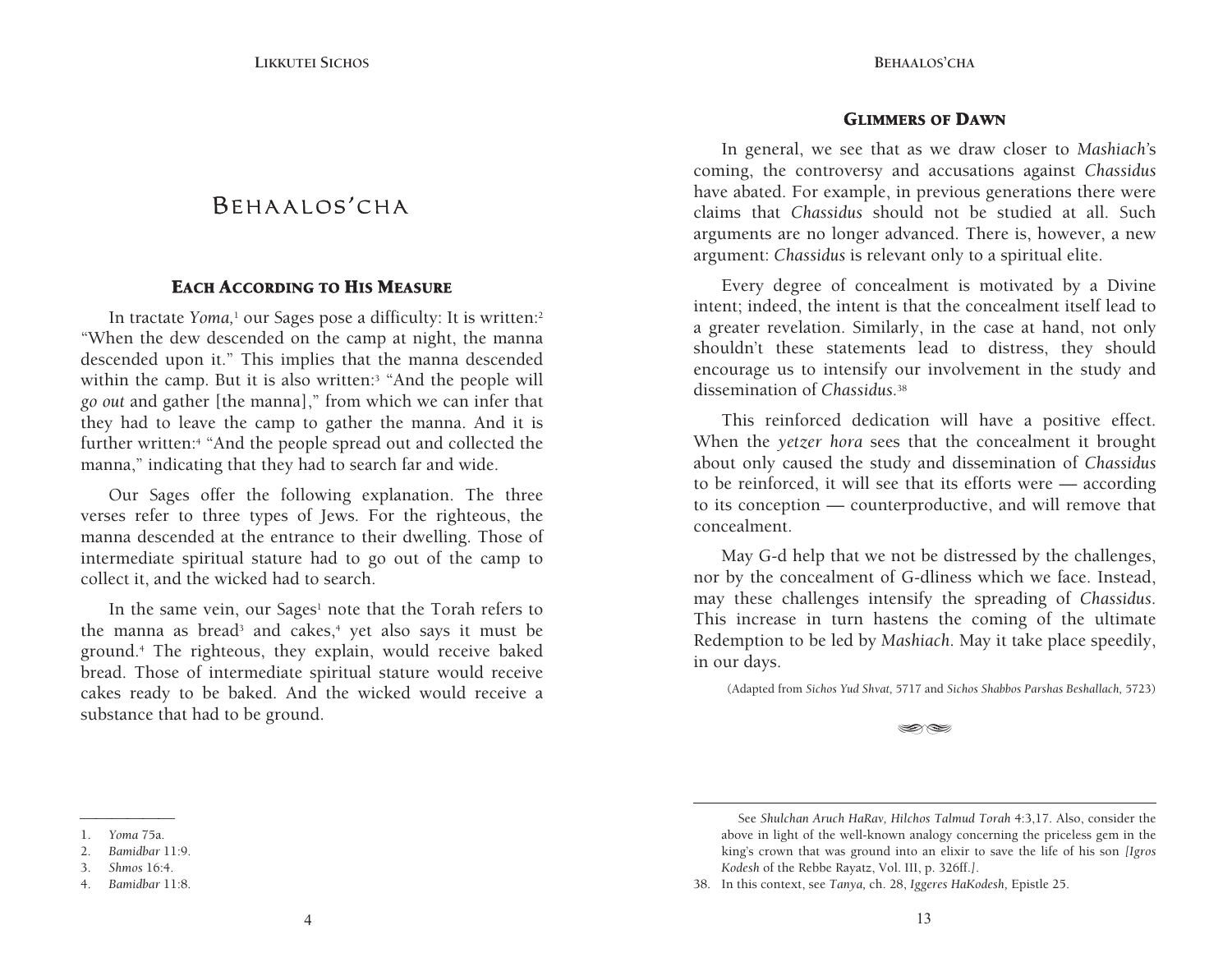#### **LIKKUTEI SICHOS**

**BEHAALOS'CHA**

vate him to turn to G-d in *teshuvah.* Preventing him from studying, by contrast, causes him to sink even lower.

Were we to ask the person who was rebuffed, why his spiritual state is so low, he could reply, quoting the verse:<sup>34</sup> "I was driven away today from attachment to the heritage of  $G-d$ ."

The person who drove his colleague away will himself be subject to examination: How much better and more refined is he than the person he drove away? Moreover, his achievements will be assessed according to the potentials which he himself possesses, and not according to those of the person driven away.

To cite a parallel, *Chassidus*35 explains that Moshe was "more humble than all the men on the face of the earth,"<sup>36</sup> because he made the following calculation: Were another person given the soul which he had been given, and were he to have been granted the same level of Divine assistance that he had been granted, surely that other person would have reached even higher levels.

To clarify the matter with an analogy: When a person prevents another Jew from studying "the Torah of life," and particularly when he does not allow him to approach *P'nimiyus HaTorah,* "the tree of life,"30 he can be considered a spiritual murderer. For he is severing his fellow Jew's attachment to the living G-d.37

#### "BREAD FROM HEAVEN"

The Torah refers to the manna as "bread from heaven,"3 or "grain from heaven."5 Therefore there are opinions among the *Rishonim* that the blessing recited over manna praised G-d who "brings forth bread from the heavens."<sup>6</sup>

The difference between "bread from heaven" and "bread from earth" is that "bread from earth" requires several types of labor before it can be eaten. Thus with regard to the labors forbidden on the Sabbath, the *Mishnah* includes the work necessary to prepare bread:7 ploughing, sowing, reaping, and the like. Moreover, even after these labors are performed, the baking of bread produces waste.

"Bread from heaven" is different. All the different labors were not necessary to prepare it,<sup>8</sup> nor did it produce waste.<sup>9</sup> And this "bread from heaven" was the diet, not only of the righteous, but also of those of intermediate spiritual stature.

(When referring to a person of intermediate spiritual stature, a *benoni,* the intent is not to speak of a *benoni* as defined in *Tanya,*10 but a *benoni* in the commonly accepted sense of

\_\_\_\_\_\_\_\_\_ 34. *I Shmuel* 26:19.

<sup>35.</sup> See *Sefer HaMaamarim* 5710, p. 237.

<sup>36.</sup> *Bamidbar* 12:3.

<sup>37.</sup> The above does not contradict our Sages' *(Chulin* 133a; *Rambam, Hilchos Talmud Torah* 4:1*)* charge not to teach a student who is morally unrefined (although that directive applies to the study of *nigleh,* the revealed dimension of Torah law), nor to the parallel admonitions in the *Zohar* and the *AriZal*  with regard to the preparations necessary for the study of *P'nimiyus HaTorah*. As explained in other sources, the time has come for "your wellsprings to spread outward," and even those on the peripheries of Jewish involvement should be exposed to the teachings of the Baal Shem Tov.

\_\_\_\_\_\_\_\_\_ 5. *Tehillim* 78:24.

<sup>6.</sup> See the *Rame* of Panua, *Maamar Shabbasos HaShem,* Vol. II, with reference to the feast to be eaten in the Era of the Redemption. The *Rame* explains that at that time, we will taste the manna which was preserved, and recite the above blessing over it.

See also *Sefer Chassidim (Mikitzei Nerdomim* edition*)* sec. 1640, which states that the Jews recited the above blessing over the manna.

Although the institution of blessings is generally attributed to King David, who ordained that 100 blessings be recited each day (*Bamidbar Rabbah* 18:21, cited by *Shulchan Aruch HaRav* 46:1), in several sources it is explained that blessings were recited previously. See *Likkutei Torah L'Gimmel Parshiyos,* the *maamar* entitled *Lehavin Inyan HaBerachos. [Or HaTorah, Bereishis,* Vol. III, p. 551a ff.*]*

<sup>7.</sup> *Shabbos* 74b.

<sup>8.</sup> Even those who had to grind and cook the manna did not have to perform all the labors necessary to prepare ordinary bread. (See also note 14.)

<sup>9.</sup> *Yoma* 75b.

<sup>10.</sup> See ch. 12.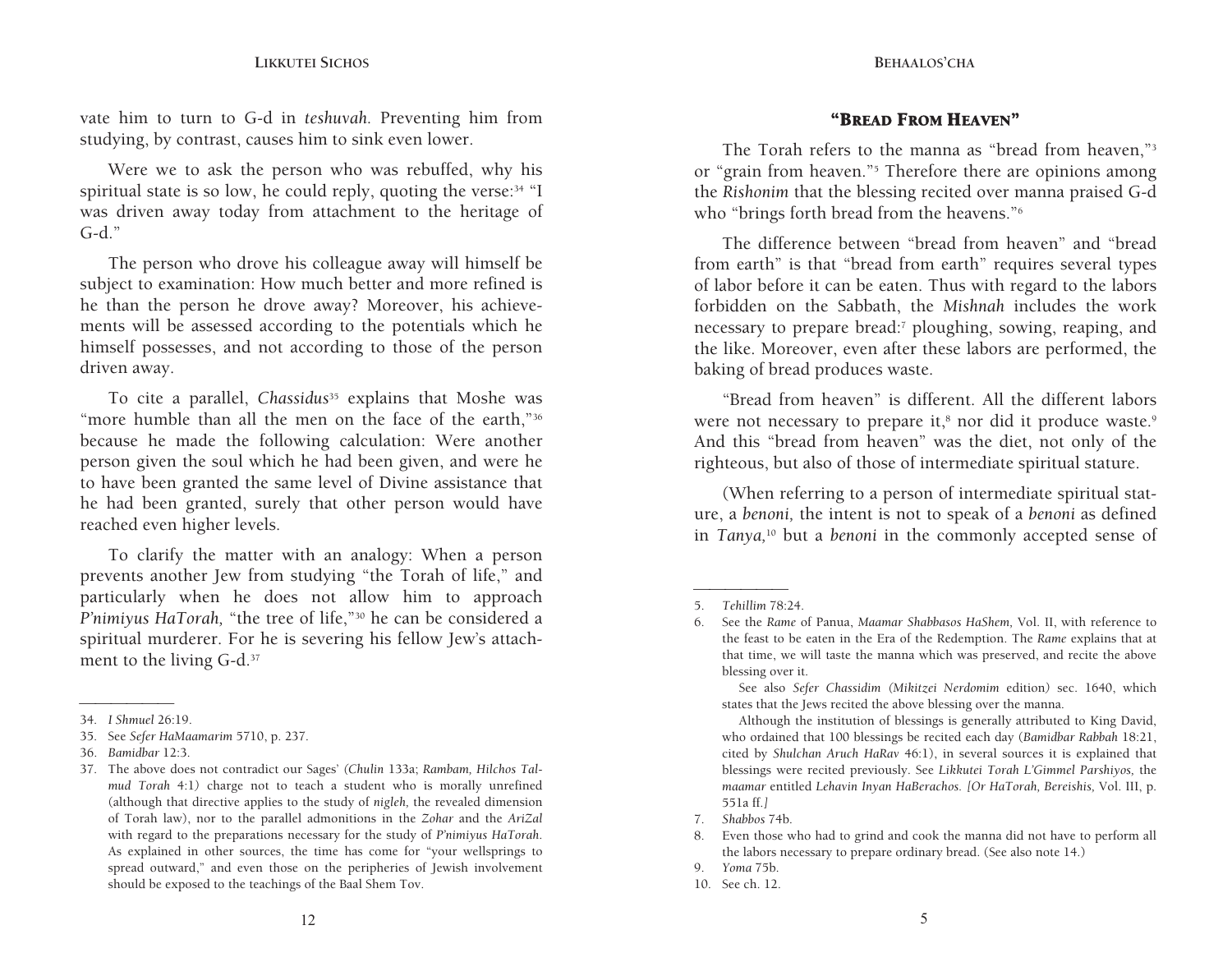the term — one whose spiritual scales are equally balanced between merit and sin.)

the manna itself. Even as it was digested by them, becoming Moreover, the manna also sustained the wicked. And even then, it did not produce any waste. The fact that wicked people — even those who carried the idol fashioned by Michah<sup>11</sup> — partook of the manna did not affect the level of part of their flesh and blood, it retained all its qualities.

And not only did the manna itself remain unchanged, it elevated those who partook of it. Thus our Sages said:12 "The Torah was given solely to those who partook of the manna," for the manna refined the Jews and made them worthy of the Torah.

The manna had this effect on all 600,000 Jews, making them worthy of receiving the Torah in its entirety: its simple meaning, its allusions, its homilies, and its mystic concepts.13

Partaking of the manna did not change the nature of the wicked immediately; they did not turn to G-d in *teshuvah* at that time. For that reason, even after partaking of the manna several times, there were Jews who still had to grind<sup>14</sup> and compared to "bread from heaven," because within it, "there are neither unresolved questions... nor differences of opinion."30

One should not, however, surmise that because *P'nimiyus HaTorah* is comparable to "bread from heaven" it is intended for only a spiritual elite. The opposite is true; just as the manna was intended for every Jew, even the wicked, so too *P'nimiyus HaTorah* is intended for everyone.

And their involvement with *P'nimiyus HaTorah* will not cause them any loss. On the contrary, since, as our Sages taught:31 "Study is great, because it leads to deed," the study of *Chassidus* will lead people to turn to G-d in *teshuvah,* and become students of the Torah and observers of the *mitzvos.*  As our Sages promised:<sup>32</sup> "the light [of the Torah; i.e., *P'nimiyus HaTorah*<sup>33</sup>] will point them to the good."

For this reason, we should not hold Jews back from the study of *P'nimiyus HaTorah*. On the contrary, we must seek to involve every Jew in this study, for it will lead them to the ultimate truth, to a state in which "he does not lie." This involves exposing the shades of falsehood which characterize material existence. At that time, there will be no difference of opinion between the G-dly soul and the animal soul, nor will there be any unresolved questions. We will all follow the path of G-d, King of this Earth.

#### NOT TO STAND IN ANOTHER JEW'S WAY

There are those who claim that people who have not reached the rung of the righteous should not be allowed to study *P'nimiyus HaTorah*. This is a misguided approach, for bringing a Jew to the study of *P'nimiyus HaTorah* will moti-

<sup>11.</sup> For this idol crossed the Red Sea with the Jewish people and traveled with them to *Eretz Yisrael* (*Sanhedrin* 103b, see *Pesachim* 117a).

<sup>12.</sup> *Mechilta, Shmos* 16:4; *Yalkut Shimoni* to that verse.

See *Likkutei Torah, Parshas Eikev* (p. 14b), which states that the manna is identified with Moshe, the recipient of the Torah. For this reason, it is written (*Devarim* 8:3): "He fed you the manna... which your forefathers did not know," for the forefathers lived before the giving of the Torah. See also the synopsis of that *maamar* (p. 16b), which states that the manna was the diet of the "generation of knowledge" which received the Torah.

<sup>13.</sup> See *Sefer HaGilgulim, Hakdamah* 17; the beginning of *Shaar HaMitzvos*. See also *Shulchan Aruch HaRav, Hilchos Talmud Torah* 1:4.

<sup>14.</sup> See the *Zohar,* Vol. II, p. 62b, and the *Tikkunei Zohar,* at the conclusion of (the 2nd) *Tikkun* 3 p. 140b, which explains that crushing the manna in a mortar (*Bamidbar* 11:9) also relates to the wicked.

It can be explained that in this context (as opposed to the interpretation of "spreading out" to search for manna), there is no difference of opinion between the *Zohar* and the *Talmud* (*Yoma* 75a). Note that in the *maamar* entitled

<sup>30.</sup> *Zohar,* Vol. III, p. 124b; see *Tanya, Iggeres HaKodesh,* Epistle 26.

<sup>31.</sup> *Kiddushin* 40b.

<sup>32.</sup> *Pesichtah l'Eichah Rabbah;* the *Jerusalem Talmud, Chagigah* 1:7.

<sup>33.</sup> See the gloss of the *Korban Eidah* to the *Jerusalem Talmud, op. cit..* See also *Toras Shalom,* p. 139.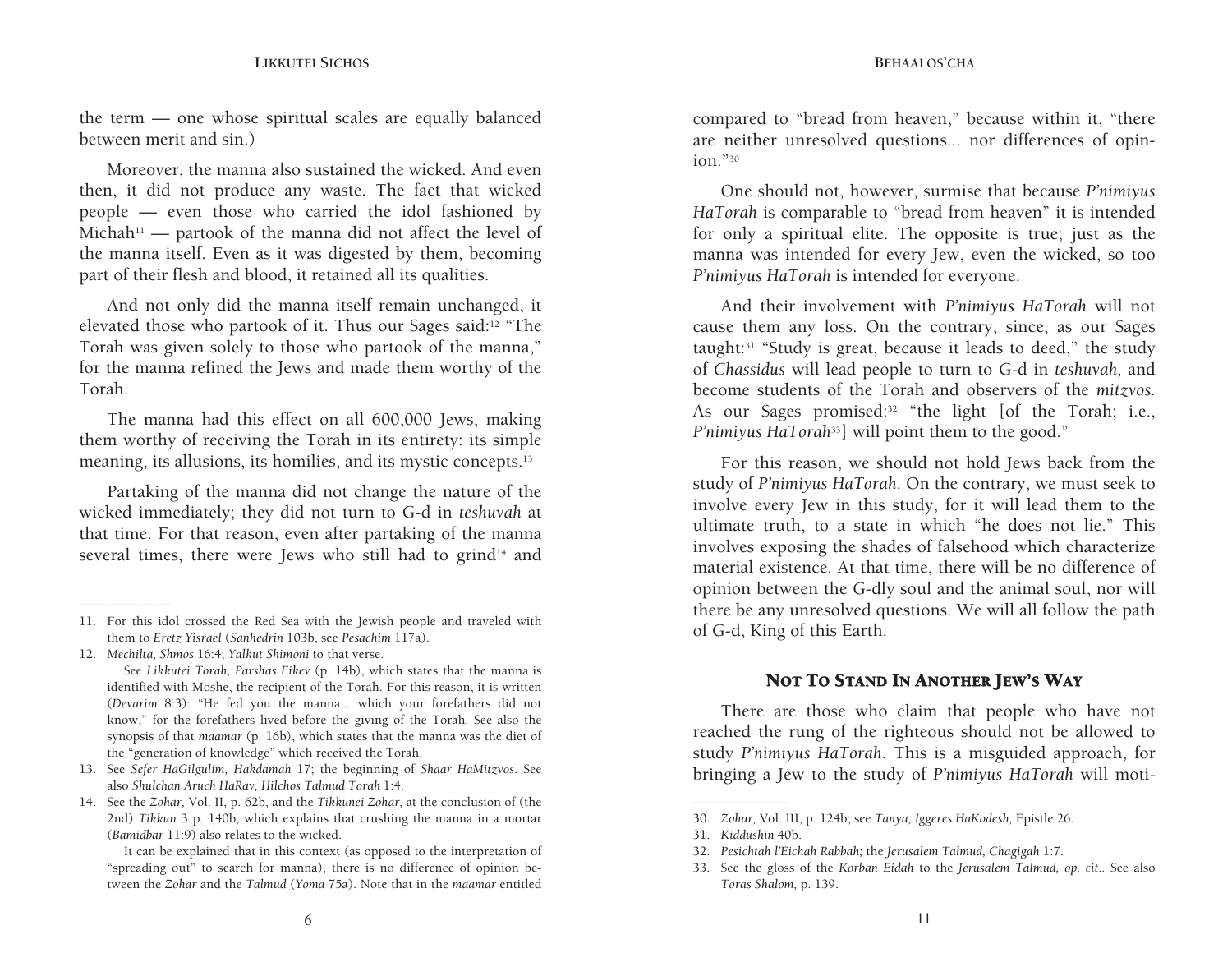$-$  is also dependent on the Torah. Accordingly, when we do not know the portion connected with any given *Shabbos,* we This explains why a person who does not know which Torah portion to read on a given *Shabbos* should read the one concerning manna. For every type of influence which is drawn down into the world is drawn down through the Torah. Thus the creation of the *Shabbos* atmosphere — i.e., that the light of *Shabbos* should permeate the material realm should read the one concerning manna, for it conveys the spiritual theme which characterizes the *Shabbos*.<sup>27</sup>

The Ten Commandments, and similarly other portions of the Torah, reflect elevated spiritual levels. They do not, however, reflect how these spiritual lights descend into this world without change.

#### TWO TYPES OF SPIRITUAL BREAD

Everything which exists has its source in the Torah. The Torah is described with the analogy of bread.28 Accordingly, the two types of bread, "bread from heaven" and "bread from the earth" have their source in two different dimensions of "bread" within the Torah.

*Nigleh,* the revealed teachings of Torah law, parallels "bread from the earth," while *P'nimiyus HaTorah*, the Torah's mystic teachings, parallels "bread from heaven."29

*Nigleh* is comparable to "bread from the earth" because it is characterized by questions and differences of opinion, and its study involves effort. *P'nimiyus HaTorah,* by contrast, is

cook before eating. Moreover, several of the incidents referred to in the verse:15 "And you tried me these ten times" occurred after the Jews began partaking of the manna.16 Thus we see that the manna's effect was not complete. Nevertheless, in all instances it definitely had some influence.

#### A PARALLEL BETWEEN MANNA AND SHABBOS

Based on the above, we can appreciate a ruling in *Sefer HaItim*17 quoted in the name of Rav Saadia Gaon: When a person finds himself in a distant community on *Shabbos,* and does not know which Torah portion should be read, he should recite the portion concerning manna. For this portion was related on *Shabbos.*

On the surface, this ruling is difficult to understand; *many* portions in the Torah were related on *Shabbos.* For example, "everyone agrees that the Torah was given on *Shabbos,*"18 and so the person could read the Ten Commandments. Why should he read the portion concerning manna?

The above question can be resolved by clarifying the intrinsic connection between the manna and *Shabbos*. Just as the manna did not lose its spiritual quality despite the fact that it descended to very low levels, so too the *Shabbos* retains its essential quality even as it descends to very low levels.19

<sup>27.</sup> To cite a parallel, there are 12 gates of prayer, one relating to each of the 12 tribes. And there is *Shaar HaKollel,* the general gate. When a person does not know the tribe he is descended from, he should use this general gate (*Likkutei Amarim* by the Maggid of Mezeritch (ch. 133); the introduction to *Shaar HaKollel*).

<sup>28.</sup> See *Shabbos* 120a, *Chagigah* 14a, the introduction to the *Tikkunei Zohar* (1b), the conclusion of *Tikkun* 3 (p. 140b), and *Bereishis Rabbah* 43:6.

<sup>29.</sup> See the *maamar* entitled, *Ki Savo,* 5666, and the *maamar* entitled *Amar Rabbi Akiva Ashreichem,* 5667.

*Omar Rabbi Akiva* in the series of *maamarim* entitled *Yom Tov Shel Rosh Ha-Shanah,* 5666, that only the example of crushing manna in a mortar is cited.

<sup>15.</sup> *Bamidbar* 14:22.

<sup>16.</sup> See *Archin* 15a and the commentaries to *Avos* 5:4.

<sup>17.</sup> *Hilchos Birchas ViOneg Shabbos,* sec. 184.

<sup>18.</sup> *Shabbos* 86b.

<sup>19.</sup> Both the manna and *Shabbos* join the higher spiritual plane with the lower in such a manner that the spiritual retains its elevated qualities, while the form of the material entities remains unchanged. There is, however, a difference in approach. *Shabbos* reflects the ascent of the worlds (as they exist) to the spiritual plane, while manna represents the descent of the spiritual (in its transcendence) to the material plane.

It is true that as the manna descended to the earthly plane and became actual food, it became somewhat material in nature. For this reason, when